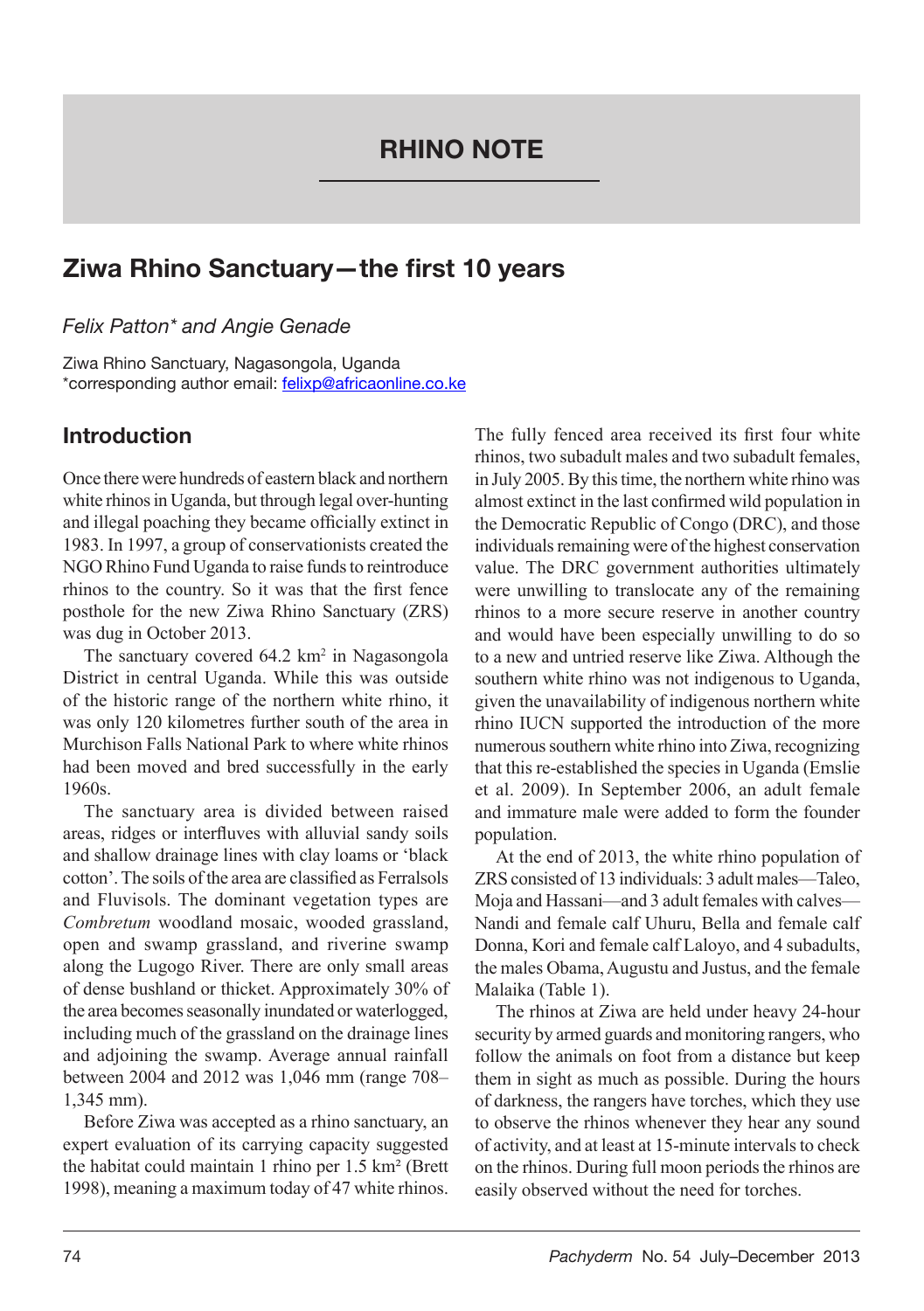| Age categories (years) |                     |                      |  |  |  |
|------------------------|---------------------|----------------------|--|--|--|
| $10 - 15$              | $3.5 - 7$           | < 3.5                |  |  |  |
| Nandi $\Omega$         | Obama $\beta$       | Malaika <sup>Q</sup> |  |  |  |
| Taleo $\triangle$      | Augustu $\triangle$ | Donna <sup>Q</sup>   |  |  |  |
| Bella $9$              | Justus $\triangle$  | Laloyo $\mathcal Q$  |  |  |  |
| Moja $\triangle$       |                     | Uhuru $\mathcal Q$   |  |  |  |
| Kori $\varphi$         |                     |                      |  |  |  |
| Hassani √              |                     |                      |  |  |  |
|                        |                     |                      |  |  |  |

| Table 1. Estimated age catagories for the Ziwa rhino |  |
|------------------------------------------------------|--|
| population at December 2013                          |  |

Rangers monitoring the rhinos initially reported any incident that was thought significant such as mating and calf birth. Since June 2010, to better understand the behaviour and movements of the rhinos, the monitors have kept an hourly record of the location, key activities of each rhino and their associations with conspecifics (for more details see Patton et al. 2011). The rangers complete a 24-hour sighting form for each hour of each day, recording the location, type of habitat, main activities—feeding, resting, moving—and secondary activities—drinking, wallowing, mating or fighting (conspecific aggression)—that have occurred. To standardize location information, the reserve is split into sectors and blocks, as shown in Figure 1.

The daily data are not always complete as there are occasions when a particular rhino is out of sight, especially in thick bush habitat, or has run off and has to be found again, especially after a disturbance at night. Microsoft Excel macros were used to consolidate and analyse the data.



#### *Main activity*

The daily pattern of main activity was consistent among each of the three 12-month periods:

| feeding or resting |
|--------------------|
| resting            |
| feeding or resting |
| feeding            |
| resting            |
| feeding            |
|                    |

Feeding was carried out on average for 13 hours per day (54%), resting for 9 hours per day (38%), feeding or resting for 2 hours per day (8%). Rhinos were most likely to go to water to drink between 3 p.m. and 6 p.m.

During the night-time period of 7 p.m. to 7 a.m., where few detailed observations have been reported by other rhino areas, the rhinos spent 6 hours feeding (50%), 4 hours resting (33%) and 2 hours feeding or resting (17%).

#### *Main location*

The rhinos most-preferred location in each of the 3 years has been sector L block 2 (39% of the time); next was sector R blocks 2 and 3 combined (28% of the time). L2, R2 and R3 are areas where the grass was kept short by annual burning and that constitute pockets of relatively open ground where movement for rhinos is easy when grazing.

> W block 2 (15% of the time) was important in wet months; it was higher, therefore drier, ground. In this block, cattle grazing maintained short grass.

### *Breeding performance*

The aim of the reintroduction project is to produce as many new individuals as quickly as possible in order to boost rhino numbers in the country, and to in future provide animals to create and build a metapopulation of white



Figure 1. The sectors and blocks of Ziwa Rhino Sanctuary. Thinos. Rapid breeding of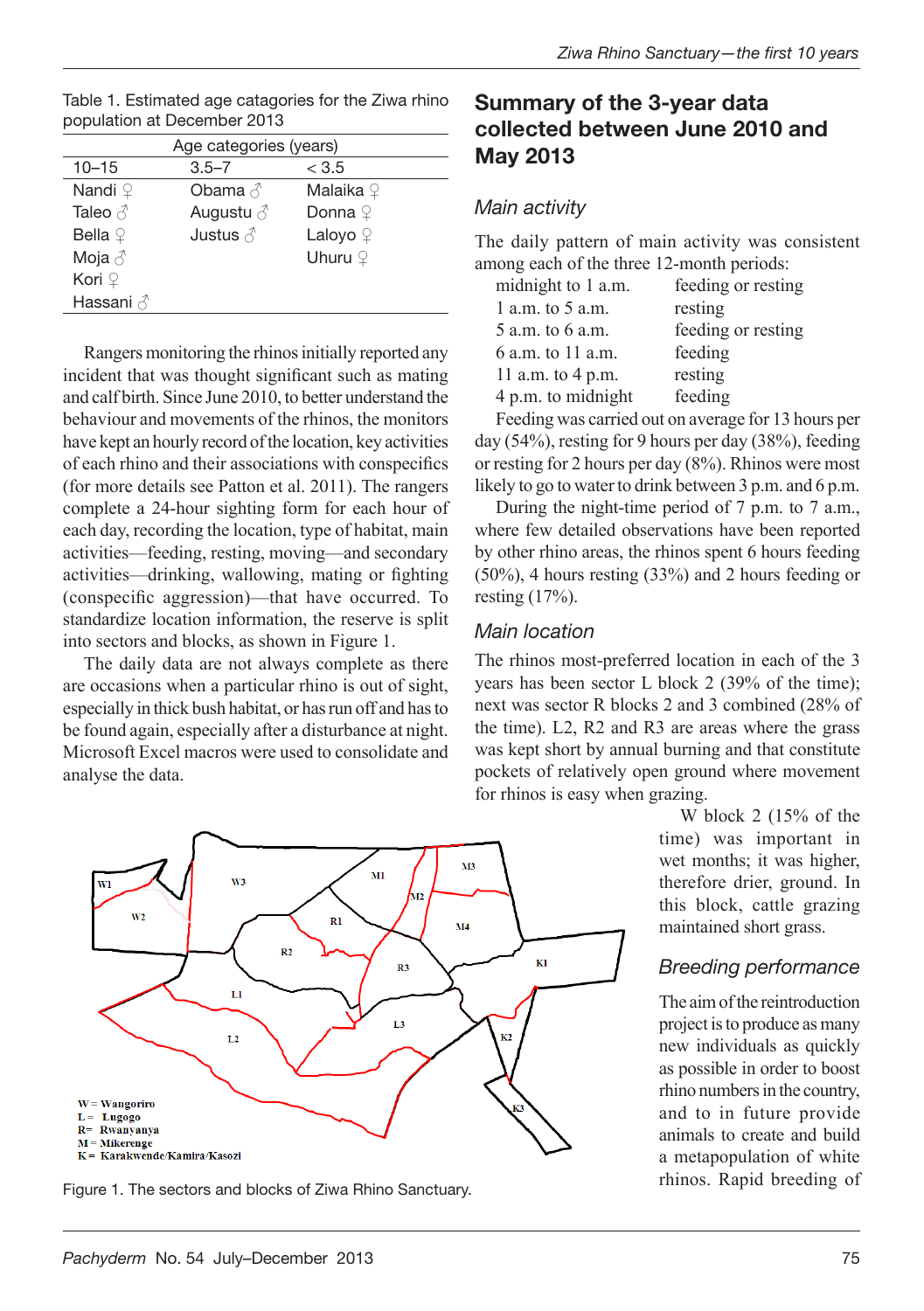rhinos also minimizes loss of genetic heterozygosity, and this is especially important given the current small founder number of this population. The data collected indicate the level of breeding performance of the population. Analyses undertaken include the interval between the new birth date and the apparent conception date (known here as the mating interval), the interval between the apparent conception date and the new birth date (the gestation period) and the interval between births of calves from the same female (the calving interval).

Table 2 summarizes the available reproduction data for the three females at ZRS.

#### *Mating*

Taleo accompanied both Bella and

Kori throughout August, September and October 2010. Mating was observed in early September with Bella and mid-September with Kori; Moja was also present at times in the same period. Taleo accompanied Nandi from the end of December 2011 to the end of February 2012 with mating observed in mid-February. Taleo accompanied Kori on two short 7-day periods in August and September 2012 with mating observed during the August period; Moja was absent throughout. Bella was accompanied by Taleo from mid-October through to 14 November 2012 with mating observed on 10 November. Taleo returned to Bella from 20 November to 9 December while Moja was absent throughout the period.

Mating observations by rangers showed Nandi mated four times in daylight hours on 11 January 2012 with mating lengths of 40, 21, 45 and 50 minutes and mated twice two days later for 28 and 10 minutes. Bella mated with Taleo on 7 September 2010 between 6 a.m. and 10 a.m. and between 12 p.m. and 2 p.m. Bella also mated with Moja between 6 a.m. and 7 a.m on the same day**.** Kori mated with Taleo between 11 a.m. and 12 p.m. and between 3 p.m. and 4 p.m. on 19 September 2010. For the second calf, Kori and Taleo mated at 4.15 p.m. on 8 August 2012.

The ZRS data showed that the two mature adult males, Taleo and Moja, were continually interacting with the three breeding females and at times were in the

Table 2. Reproduction data for the three female white rhinos at Ziwa Rhino Sanctuary

| Reproduction                        | Nandi     | Bella      | Kori       |
|-------------------------------------|-----------|------------|------------|
| First calf                          | Obama     | Augustu    | Justus     |
| Birth date                          | 25 Jun 09 | 07 Sept 09 | 02 Jan 10  |
| Conception date <sup>1</sup>        | 05 Feb 10 | 07 Sept 10 | 19 Sept 10 |
| Mating interval <sup>2</sup> (days) | 224       | 365        | 259        |
| Gestation period <sup>3</sup>       | 423       | 488        | 483        |
| (days)                              |           |            |            |
| Second calf                         | Malaika   | Donna      | Laloyo     |
| Birth date                          | 04 Jun 11 | 10 Jan 12  | 15 Jan 12  |
| Intercalving interval               | 1.9 years | 2.3 years  | 2.0 years  |
| Conception date                     | 13 Feb 12 | 10 Nov 12  | 08 Aug 12  |
| Mating interval (days)              | 253       | 283        | 210        |
| Gestation period                    | 477 days  | n.a.       | n.a.       |
| Third calf                          | Uhuru     | n.a.       | n.a.       |
| Birth date                          | 01 Jun 13 | n.a.       | n.a.       |
| Intercalving interval               | 2.0 years | n.a.       | n.a.       |

<sup>1</sup> Conception date shown was the last date when a mating was observed

² Mating interval represents the period between the birth of a calf and the conception date <sup>3</sup> Gestation period is the time between the conception date and the birth date of the

subsequent calf

same area at the same time. The sighting and mating data indicate that Taleo was the dominant male who was observed mating with all females. Mating with both males in a short time period was recorded only once when Taleo and Moja both mated Bella between 6 a.m. and 7 a.m. However, there were daylight-hour periods when the females were out of view when mating could have occurred; there are no records of night-time mating.

Both Bella and Kori were observed mating on only one day while Nandi mated on two days with a 48 hour gap. This observation suggests that conception was easily achieved.

Copulations recorded at ZRS were only available for the mating of the female Nandi with the male Taleo where it was recorded six times, four of which occurred in a 7-hour period and two in a 4-hour period. The length of each mating varied between 10 and 50 minutes, averaging 32 minutes. Although all females were accompanied by a male after mating, on only one occasion could a consort period be isolated—Taleo remained with Kori for three days after mating.

### *Birth*

The four gestation periods recorded in ZRS averaged 468 days (range 423–488). Five of six births occurred in January and June, two of the driest months of the year. The average intercalving interval for the three females was 2.1 years (range 1.9–2.3 years).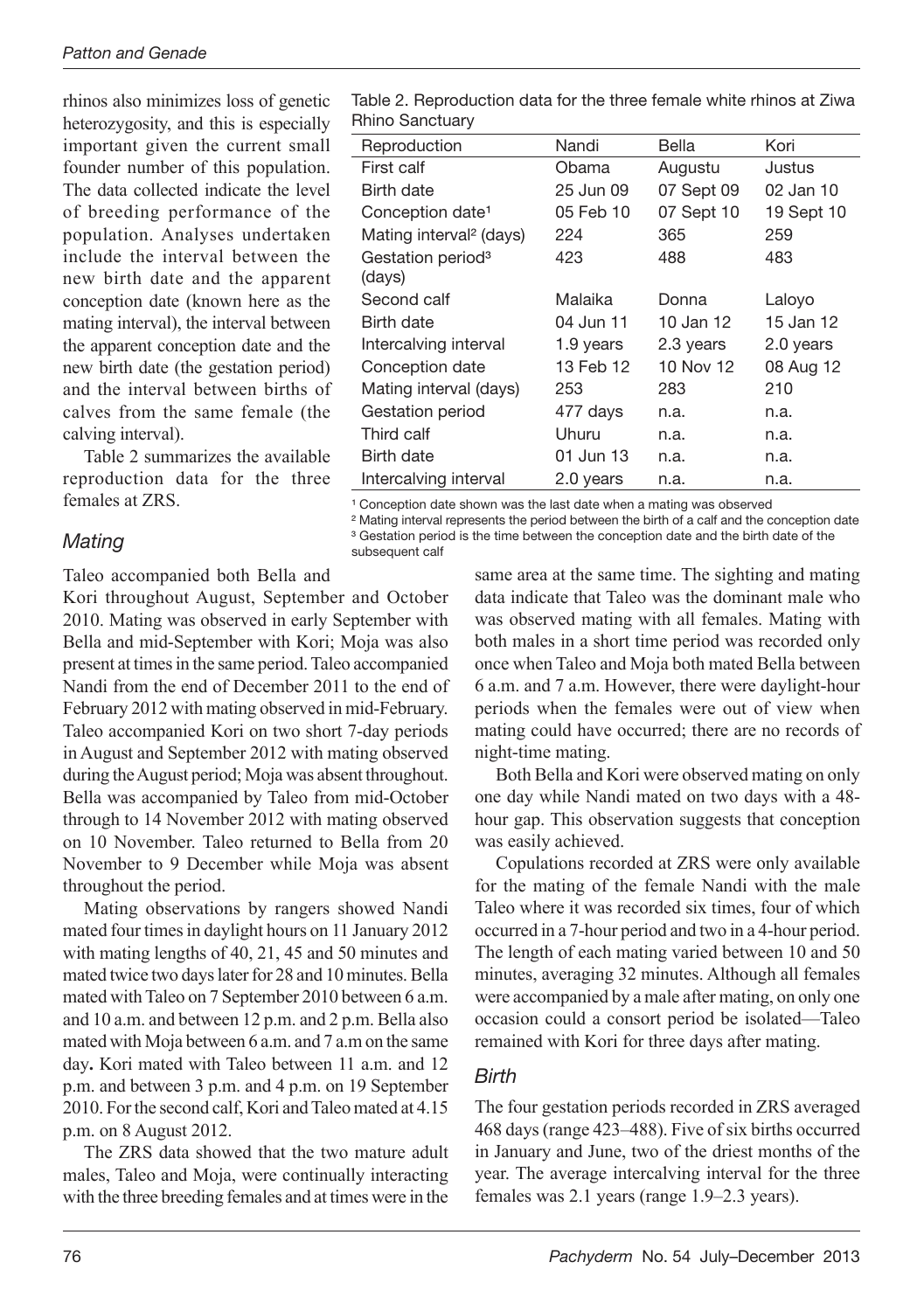# *Fighting*

Monitoring rangers record any aggressive behaviour from serious (as opposed to play-like) behaviour, from pushing and shoving through to fierce assaults resulting in injuries (Table 3).

Taleo was observed to be the dominant male, most often fighting with Moja, his same-age rival. The intensity of the fights developed over time and resulted in Moja trying to escape from the sanctuary by smashing through the fence. Since

October 2012, Moja has made its main range (perhaps territory) in the rarely used sector K, away from the danger Taleo poses.

Hassani, when a 9-year-old male, was initially tolerated by Taleo but fought with Moja, but within a year, at 10 years of age, he was more of a breeding threat. From this time, Taleo started fighting him while Moja avoided any association.

Analysis of the fighting data between the males and females shows that most fights were in the months between the birth of a calf and first subsequent mating. For Nandi, data are available only for the second birth, when fighting with Taleo occurred in seven out of eight months leading up to mating. On some occasions, fighting between Nandi and Taleo was recorded as 'Nandi defended the new calf' from Taleo. Both Taleo and Moja fought with Bella in the four months before her first calf was conceived, after which fighting all but ceased, even in the months preceding the conception of the second calf. For Kori, fighting was spread across all months but at a much reduced level compared with the other two females, and she is considered the most placid of the three.

In summary, no fighting mortality occurred during the period and only once was veterinary intervention necessary, when Taleo injured Moja near his eye. Also the 24-hour protection has allowed staff to protect the vulnerable young animals from being injured or killed by bulls after they have left their mother but before they have joined the other animals.

# Population performance

It is of conservation importance to increase the white rhinoceros population in East Africa in order to establish an additional out-of-range metapopulation

Table 3. Number of fights recorded involving the six adult rhinos at Ziwa Rhino Sanctuary

| Rhino                                                                                                          | Taleo | Moja | Hassani | Total | %   |  |
|----------------------------------------------------------------------------------------------------------------|-------|------|---------|-------|-----|--|
| Taleo $\triangle$                                                                                              |       | 79   | 26      | 105   | 39  |  |
| Moja $\delta$                                                                                                  | 79    |      | 30      | 109   | 40  |  |
|                                                                                                                | 26    | 30   |         | 56    | 21  |  |
| Total $\beta$                                                                                                  | 105   | 109  | 56      | 270   | 100 |  |
| Nandi $9$                                                                                                      | 13    | 15   | 17      | 45    | 30  |  |
| Bella $\mathcal Q$                                                                                             | 34    | 33   | 4       | 71    | 48  |  |
| Kori ♀                                                                                                         | 9     | 15   | 8       | 32    | 22  |  |
| Total $\mathcal Q$                                                                                             | 56    | 63   | 29      | 148   | 100 |  |
| All, $\stackrel{\scriptstyle \wedge}{\scriptstyle \wedge}$ & $\stackrel{\scriptstyle \cap}{\scriptstyle \sim}$ | 161   | 172  | 85      | 418   | 100 |  |
|                                                                                                                |       |      |         |       |     |  |

in case of a catastrophe in the southern African range States. Optimum breeding performance is essential in establishing self-sustaining populations (Hermes et al. 2007) so it is vital to understand the reproductive status and factors that influence the fecundity of these animals.

Emslie and du Toit (2006) published indicators that can be used to determine population performance. In small populations such as ZRS, estimates are usually analysed over periods of three or five years as calving rates are variable year to year.

**Indicator 1.** Overall annual population growth rates

Over the period from the first birth in 2008 to 2013, seven births

- $\cdot$  > 7.5%, indicates good to excellent performance
- 5–-7.5%, indicates moderate to good performance
- 2.5–-4.9%, indicates poor to moderate performance
- $\bullet$  < 2.5%, indicates poor to very poor performance (population may even be declining).



© Ziwa Rhino Sanctuary

Ziwa Rhino Sanctuary